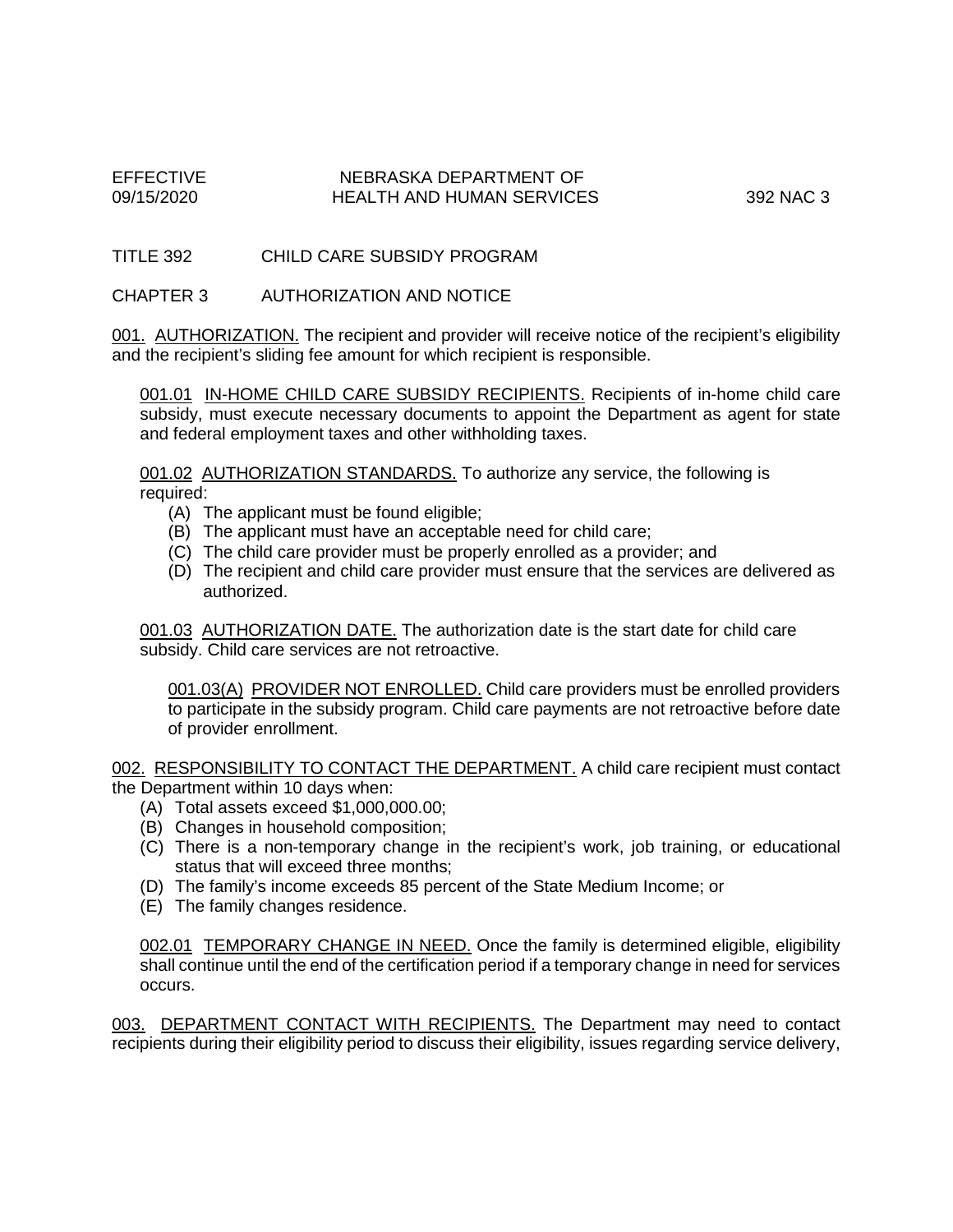## EFFECTIVE NEBRASKA DEPARTMENT OF NEBRASKA DEPARTMENT OF 09/15/2020 HEALTH AND HUMAN SERVICES 392 NAC 3

or when additional information is needed. Recipients must update the Department when their contact information changes and cooperate with the Department in providing information.

003.01 NOTICE OF AGENCY ACTION. Individuals will receive a notice of action when:

(1) An applicant is determined ineligible for Child Care Subsidy;

- (2) A recipient is found ineligible at the time of verification or redetermination;
- (3) A requested service is denied;
- (4) Provided services are to be reduced or terminated; or
- (5) Changes in the sliding fee.

003.01(A) ADVANCE NOTICE. Recipients are notified when services will be reduced or terminated.

003.01(B) ADEQUATE NOTICE. In cases of substantiated recipient fraud, the recipient is sent a notice of termination or reduction.

003.01(C) NOTICE NOT REQUIRED. The recipient will not receive a notice of action when:

- (i) The Department learns of a recipient's death or death of his or her child; or
- (ii) The recipient's whereabouts are unknown.

003.01(D) SERVICE CONTINUATION DURING APPEAL. In cases where advance notice has been given, the recipient may appeal. If an appeal is requested in writing within 10 days following the date of the notice of action was mailed, the adverse action is not taken until a fair hearing decision is made. In situations where only an adequate notice was required, service is not continued pending a hearing decision.

004. RATE UNIT AUTHORIZATIONS. The rate at which providers are reimbursed is set by the Department.

004.01 PROVIDER RATES. A provider must establish a private pay rate before being approved as an enrolled provider. Child Care Subsidy payments to a provider will not exceed the private pay rate. If the rate the provider charges the public is higher than the Department's rate, the Department will pay the Department's established maximum. If the provider's rate for the public is lower than the Department's maximums, the Child Care Subsidy rate paid to the provider will not be more than the provider's rate charged to the public.

004.01(A) PAYMENT BY ATTENDANCE. The Department pays by attendance, not enrollment. Providers do not receive payment when the provider is on vacation, is ill, or is not providing care for some reason unrelated to the child or recipient.

004.01(A)(i) PAYMENT FOR ABSENCES. The provider may bill the full authorized amount for times that the child is absent on a scheduled day, up to five times per month.

004.01(B) ACCREDITED RATES. The Department pays a higher rate for programs that are accredited by an accrediting body approved by the Department, up to the rate the provider charges to families who pay privately.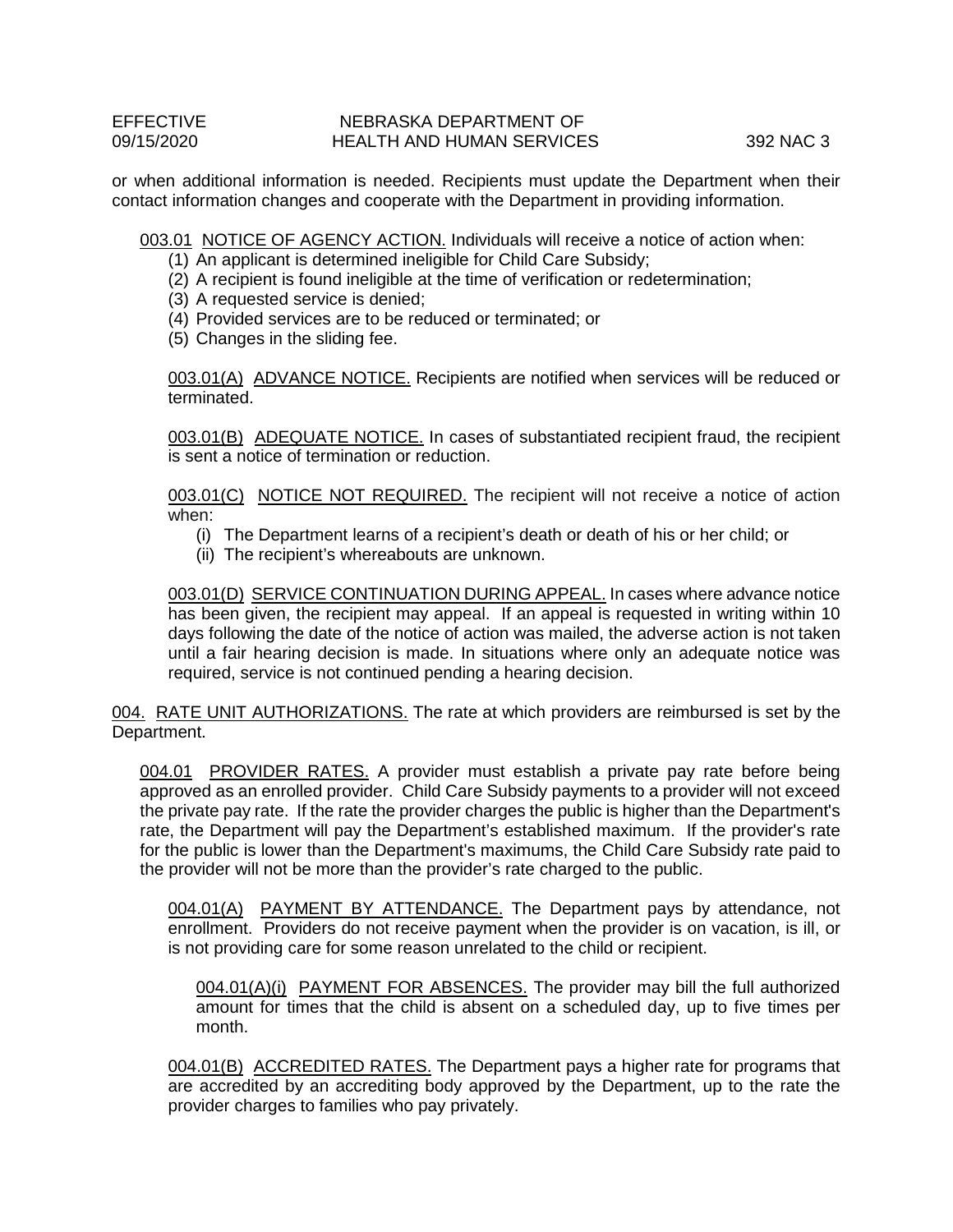## EFFECTIVE NEBRASKA DEPARTMENT OF NEBRASKA DEPARTMENT OF HEALTH AND HUMAN SERVICES 392 NAC 3

004.01(C) PAYMENT EXCEPTION FOR FOSTER CHILDREN AND ADOPTION OR GUARDIANSHIP CHILDREN. For foster children or children receiving adoption or guardianship subsidy, payment may be based on enrollment within the following guidelines:

- (i) The provider must be licensed;
- (ii) The provider must have written policies specifying that they charge private paying families by enrollment; and
- (iii) The child must attend the child care facility for a minimum of 30 hours a week.

004.02 BILLING UNITS. Each provider will have an enrollment with the Department establishing the allowable billing units. Providers must bill the Department in accordance with the billing unit(s) listed in the Provider Enrollment Form.

004.03 REGISTRATION FEES. Fees charged by a child care program for initial or annual registration fees for a child may be included in the provider agreement. The registration fee must not exceed registration fees charged to private pay families or the Department's maximum rate. Registration fees are paid for licensed programs only.

004.03(A) NEW PROVIDERS. For recipients that change or start new providers, the Department will not pay more than three registration fees per child per program year, July 1 through June 30. For recipients who do not change or start new providers during the program year, the Department will not pay more than one registration fee per child during that time.

004.03(B) PROVIDER WRITTEN POLICIES. In order to receive a registration fee, the child care program must have a written policy that describes how the registration fee is required for private pay families and the specific amount of the fee.

004.03(C) DEPOSITS. The Department does not pay deposits to hold a space or guarantee services.

004.04 ACTIVITY FEES. An activity fee must be billed as a separate service. Activity fees are only paid to licensed programs. The activity fee must not exceed what is charged to private pay families or the Department's maximum rate.

004.04(A) LIMITATIONS. Activity fees are for toddler, preschool, and school-aged children during summer months.

004.04(B) WRITTEN POLICIES. In order to receive an activity fee, the child care provider must have a written policy that describes how the activity fee is required for private pay families and the specific amount of the fee.

004.05 RECIPIENT CHARGES. The recipient is responsible for payment of fees assessed for failure to pick up the child by the end of the program's day.

004.05(A) INCLUDED IN SUBSIDY RATE. The following are included in the Child Care Subsidy rate: